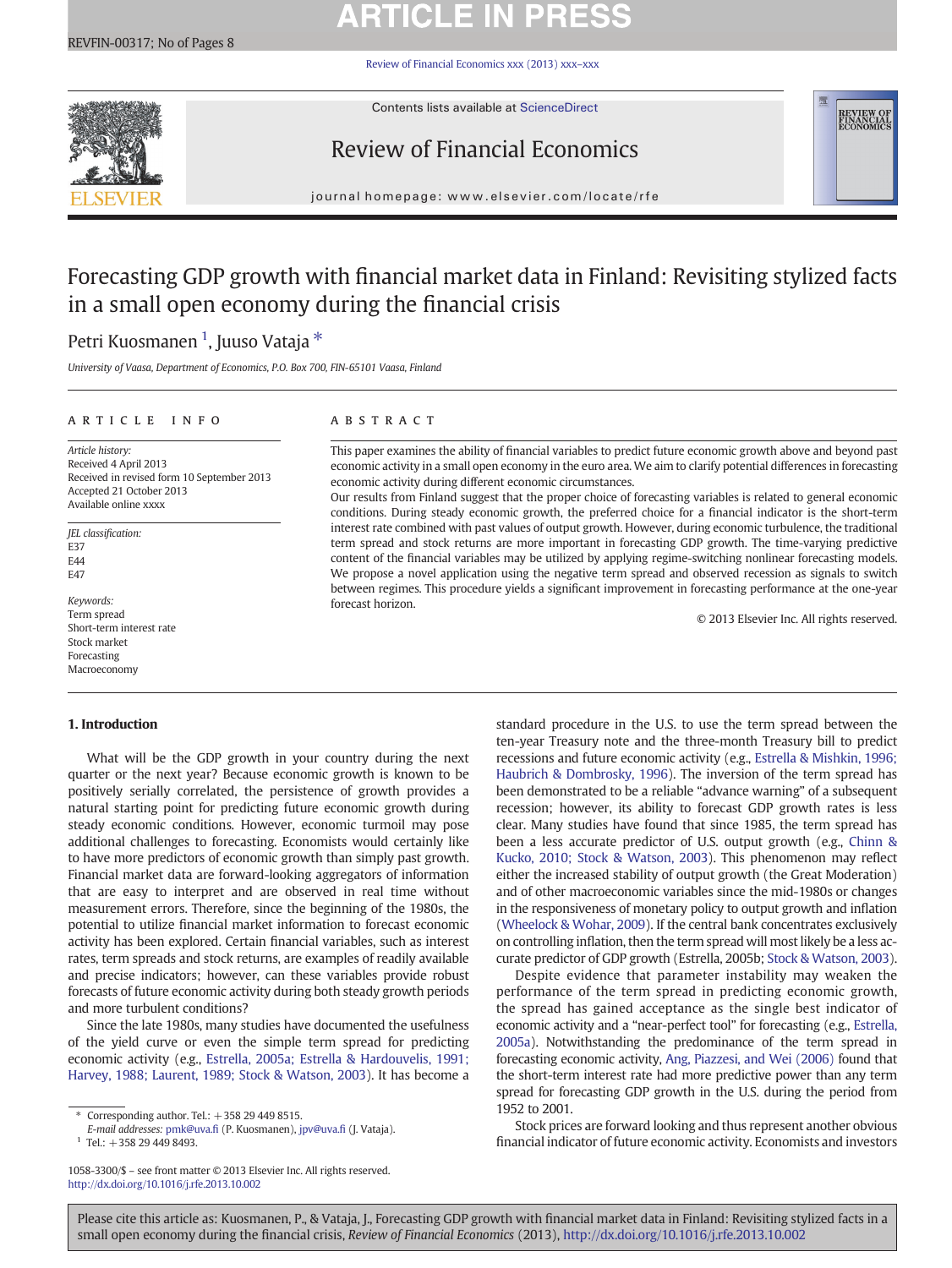## 2 P. Kuosmanen, J. Vataja / Review of Financial Economics xxx (2013) xxx–xxx

have a well-known rule of thumb that stock market prices predict economic growth approximately one-half year in advance. However, compared with the predictive content of the term spread, less empirical evidence exists regarding the ability of stock prices to predict economic activity (e.g., [Stock & Watson, 2003\)](#page--1-0). [Chionis, Gogas, and Pragidis](#page--1-0) [\(2010\)](#page--1-0) found that augmenting the yield curve with a stock index significantly improved the ability to predict GDP fluctuations in the euro area. [Nyberg's \(2010\)](#page--1-0) results supported this conclusion with respect to predicting recessions in Germany and the U.S. [Junttila and](#page--1-0) [Korhonen \(2011\)](#page--1-0) discovered that both stock market dividend yields and short-term interest rates were relevant information variables for forecasting future economic activity in the U.K., the euro area and Japan, particularly during turbulent times. Furthermore, [Henry, Olekalns, and](#page--1-0) [Thong \(2004\)](#page--1-0) emphasized that stock returns predict GDP when the economy is contracting but that the predictive power of stock returns in non-recession periods is less clear. This mixed evidence is expressed in [Samuelson's \(1966\)](#page--1-0) famous note: "The stock market has predicted nine out of the last five recessions." In any event, economic turbulence tends to strengthen the link between the stock market and economic activity.

The case of Finland is interesting in many ways. The vast majority of the previous literature has examined larger countries, particularly the G7; however, the predictive content of financial variables is less known in smaller European countries. As a member of the Economic and Monetary Union (EMU), the Finnish economy is subject to the monetary policy of the European Central Bank (ECB), which strongly targets inflation rather than economic growth. Moreover, the monetary policy of the ECB is conducted on the basis of the entire euro area; therefore, interest rates in the euro area may be far from optimal for smaller euro countries that face asymmetric shocks. Indeed, evidence suggests that output shocks have been more country-specific in Finland than in other EU countries (e.g., [Haaparanta & Peisa, 1997; Kinnunen, 1998](#page--1-0)), and the question of asymmetric shocks was among the main concerns when Finland considered EMU membership in the late 1990s. Therefore, there are good reasons to assess the predictive content of the term spread and the short-term interest rate in small member countries in the euro area.

After recovering from an economic depression during the 1990s, Finland experienced an era of continuous and sound growth until the global financial crisis plunged the Finnish economy into a deep recession in 2008. A distinctive feature of this slump was its severity; in a single year, Finland's GDP collapsed by an astonishing 10%, one of the largest decreases in economic activity among developed countries (see Fig. 1). Undoubtedly, the ups and downs of the Finnish economy pose a true challenge for forecasting economic activity.

This paper contributes to the existing literature by explicitly addressing the predictive content of the classical term spread versus the shortterm interest rate and stock returns in the context of a small open economy (SOE). [Ang et al. \(2006\)](#page--1-0) found that compared with the term spread, short-term interest rates were a better predictor of economic activity in the U.S. Our aim is to test whether this result is specific to the U.S. or whether it holds true for other countries as well. Furthermore, we seek to clarify potential differences in forecasting economic activity between eras of steady growth and economic turbulence, such as the financial and debt crises in Europe. Many of the previous studies have concentrated on the predictive content of a single financial indicator (e.g., [Stock & Watson, 2003\)](#page--1-0); however, we assess the predictive content of combinations of indicators. More broadly, this paper provides further information on the predictive ability of financial market indicators in smaller economies, a context that has rarely been examined in the previous literature.

The remainder of this paper is organized as follows. Section 2 presents the model setup and the data. [Section 3](#page--1-0) contains the empirical analysis of the study, and [Section 4](#page--1-0) concludes.

## 2. The model setup and the data

## 2.1. Forecasting models

We assess and compare the predictive content of the following financial market variables: term spread, stock returns, and short-term interest rate. When constructing the empirical forecasting models, we apply the following modeling strategy. We first consider the predictive content of purely financial market indicators (Model 1). This model utilizes only real-time financial market information. Because we are interested in the forecasting ability of financial indicators beyond dependence on historical GDP growth, the information content of the financial indicators is combined with past values of growth (Model 2). However, during turbulent periods, past growth may lose its predictive content, potentially limiting the relevance of Model Specification 2. Note also that Model 1 is not subject to revisions of the GDP data, which may be especially large during economic turbulence. Finally, the forecasting ability of these models is compared with that of two simple autoregressive benchmarks, the Direct Multiperiod Model 3 and the Iterative Multistep Model 4, in which forecasts are made using the one-period ahead model iterated forward according to the forecast horizon ([Marcellino, Stock, & Watson, 2006](#page--1-0)). Direct autoregressive (AR) forecasts have been the most common used in the previous



Fig. 1. The annual GDP growth in Finland and the forecast periods.

Please cite this article as: Kuosmanen, P., & Vataja, J., Forecasting GDP growth with financial market data in Finland: Revisiting stylized facts in a small open economy during the financial crisis, Review of Financial Economics (2013), <http://dx.doi.org/10.1016/j.rfe.2013.10.002>